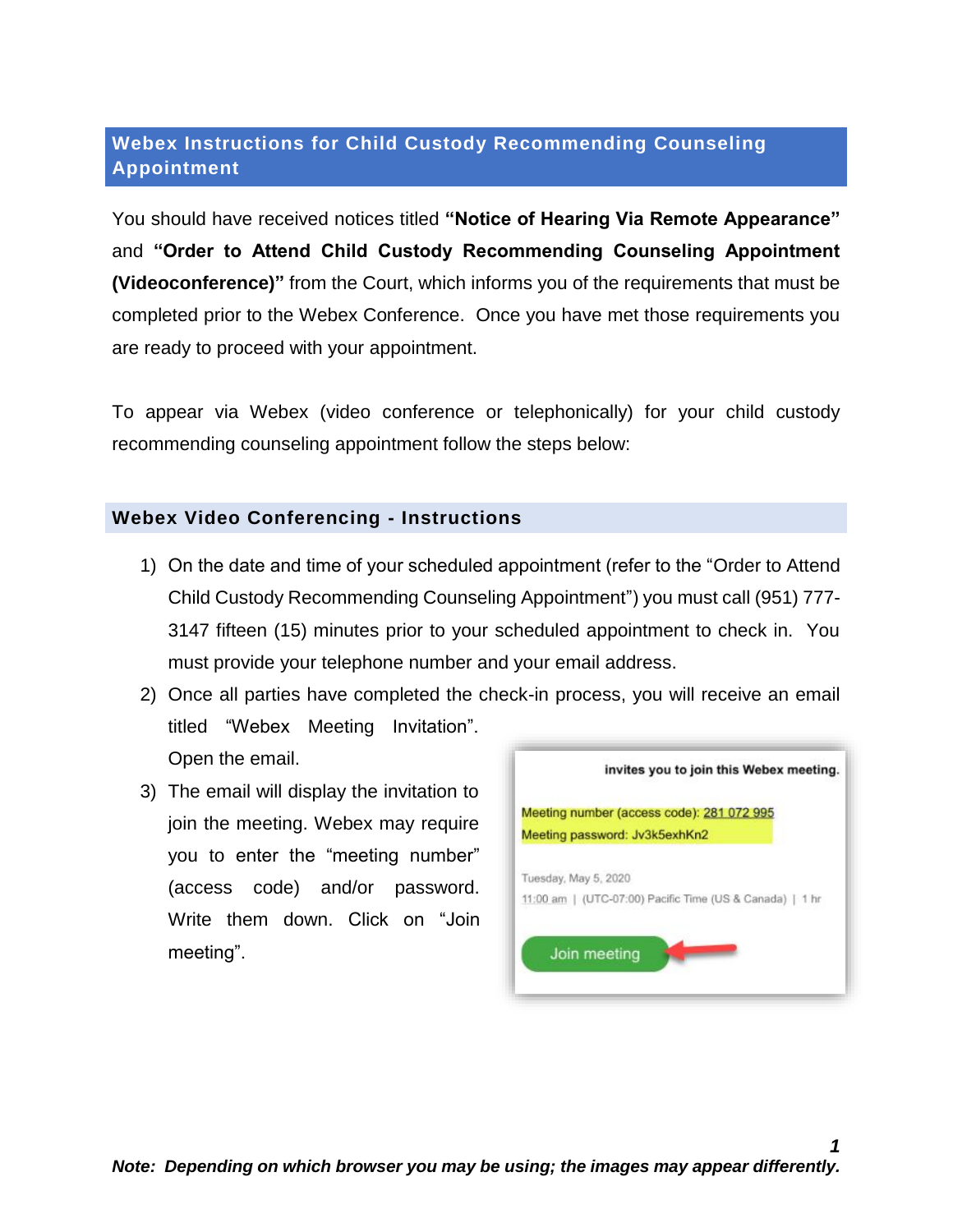- 4) If Webex requires you to enter the meeting number (access code) and/or password enter it as prompted. (see step #3- highlighted).
- 5) Webex will display the options for the meeting/conference. Select "Download"". *Do not* select "Call".

| Done $\langle \rangle$                                                           | a riversidecourts.webex.com                                                                |          | σ, |  |
|----------------------------------------------------------------------------------|--------------------------------------------------------------------------------------------|----------|----|--|
| <b>Cisco Webex Meetings</b><br>Download the app for the full meeting experience. |                                                                                            | Download |    |  |
|                                                                                  | FLRI20209874                                                                               |          |    |  |
|                                                                                  |                                                                                            | 6-3065   |    |  |
|                                                                                  | Tap to join the meeting by phone only. Phone charges may apply.<br>US Toll: 1-415-655-0001 |          |    |  |
|                                                                                  | $or -$                                                                                     |          |    |  |
|                                                                                  | Join via installed app                                                                     |          |    |  |

6) Once "Download" is selected Webex will require you to download the application. Webex will automatically take you to the Webex app in the "App" store. If you are appearing from your cell phone or tablet, the "App" will be displayed, click on "Open".



If you are appearing from your home computer, install or download the application by your home computer and "Join Meeting".

*2*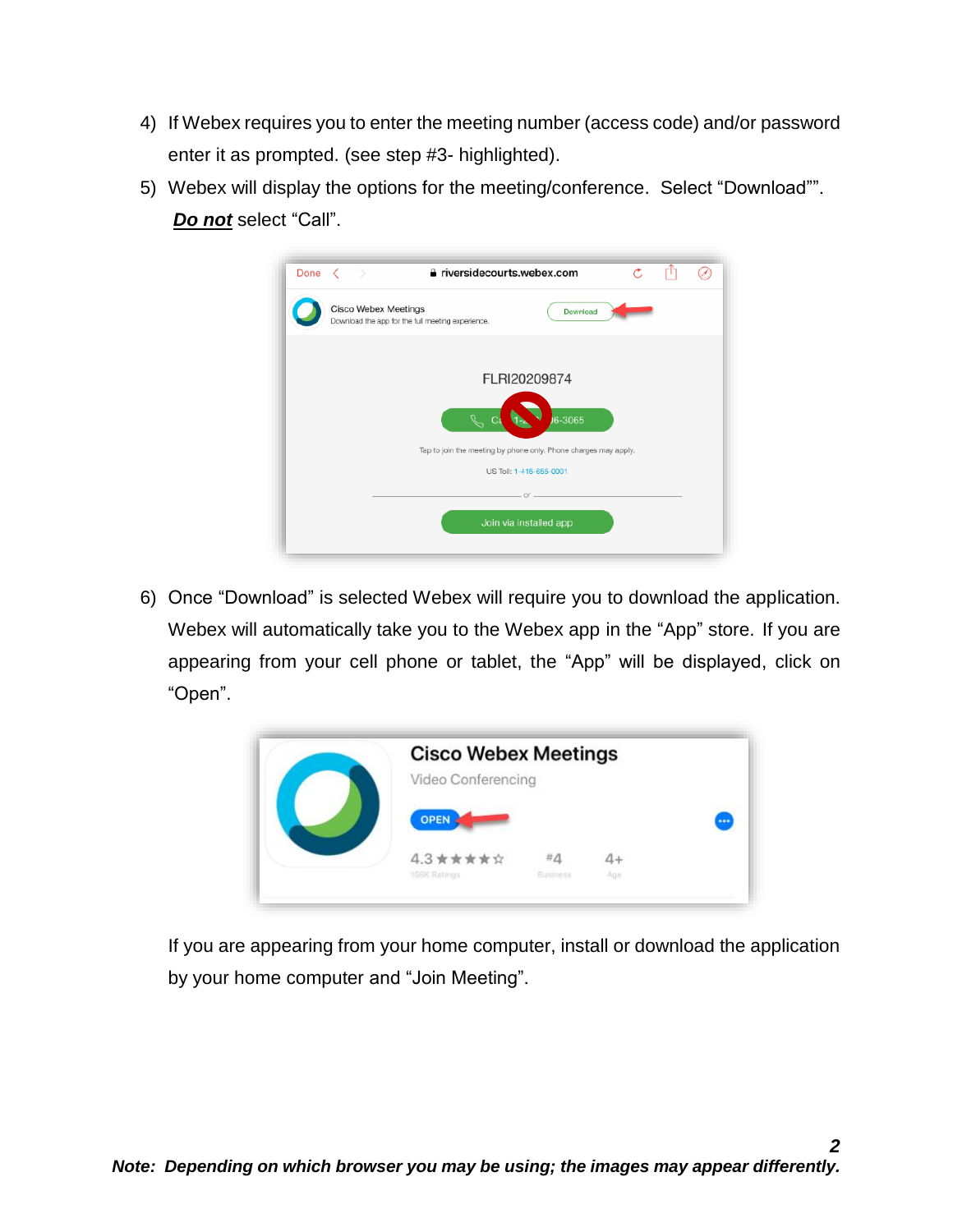7) Once the app is downloaded and opened, select "Join Meeting".



8) Once "Join Meeting" is selected Webex will ask you to enter your name in "Display Name" (in the  $1<sup>st</sup>$  field) and your email address (in the  $2<sup>nd</sup>$  field). The email address will not be displayed to the other party. Click on "Join".

|                      | <b>Join Meeting</b>                                     |
|----------------------|---------------------------------------------------------|
|                      | Do you want to join                                     |
|                      | FLRI20209874 as a guest                                 |
|                      | attendee? Enter your display name<br>and email address. |
|                      |                                                         |
| <b>Charlie Smith</b> |                                                         |
| charles51@gmail.com  |                                                         |
|                      |                                                         |
|                      |                                                         |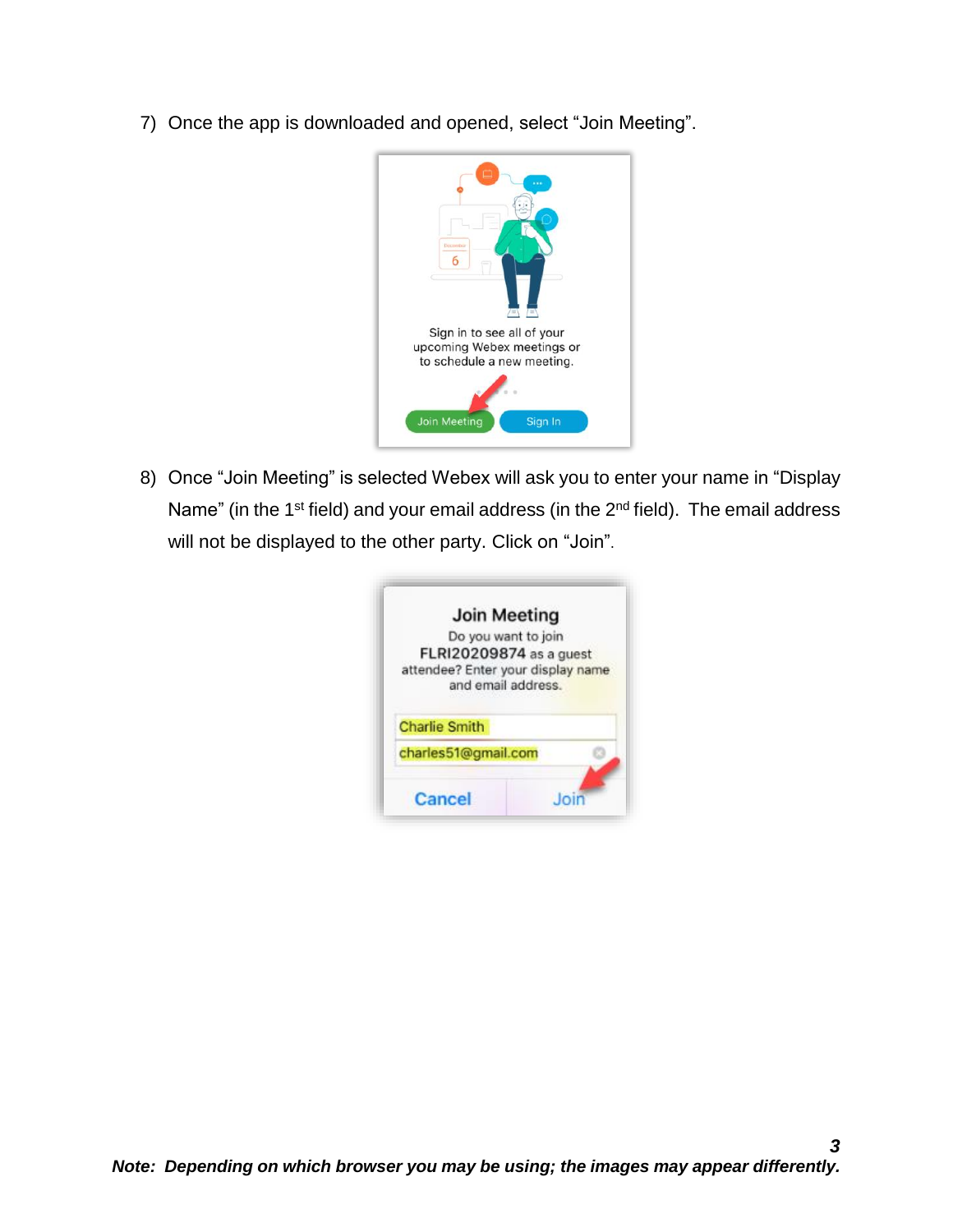9) Once you enter your name, email address and click "Join" another "Join Meeting" box will appear, click on "Join".



10) You are now in the Child Custody Recommending Counseling Appointment video conference. The Child Custody Recommending Counselor will confirm attendance of the parties and commence the meeting.

## **Webex Telephonic Conferencing Instructions**

## *MUST RECEIVE PRIOR APPROVAL BEFORE APPEARING TELEPHONICALLY.*

- 1) On the date and time of your scheduled appointment (refer to the "Order to Attend Child Custody Recommending Counseling Appointment") you must call (951) 777- 3147 fifteen (15) minutes prior to your scheduled appointment to check in. You must provide your telephone number and your email address
- 2) Once all parties have completed the check-in process, you will receive an email titled "Webex Meeting Invitation". Open the email. The email also includes "Join Meeting". If appearing telephonically *DO NOT* click on "Join Meeting". The email displays the "Meeting Number (access code)" and the "Phone Number" you must call. Prior to calling in write down the meeting number (access code), as you will need it to be admitted to your appointment.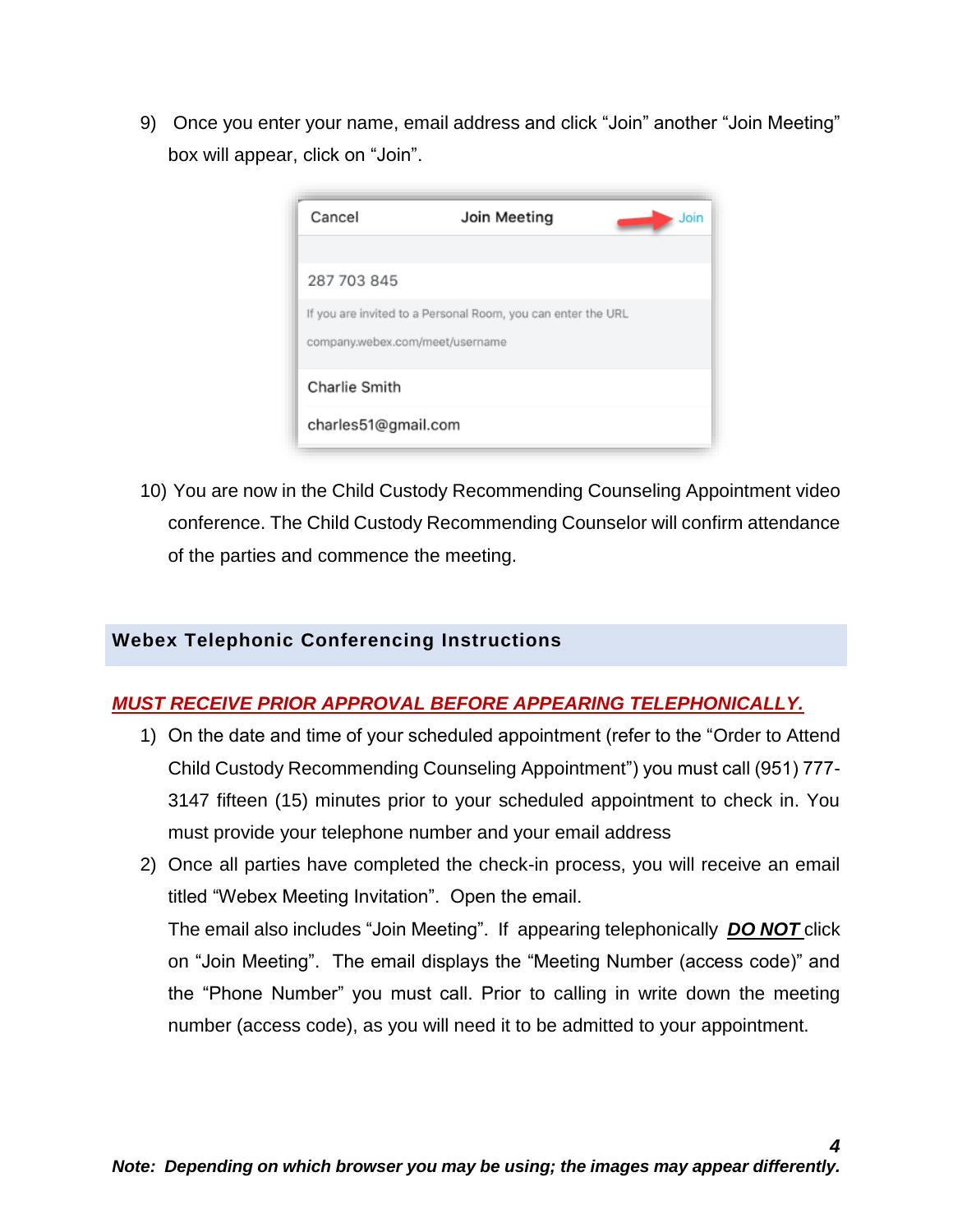| Cathy Clerk invites you to join this Webex meeting.           |
|---------------------------------------------------------------|
| Meeting number (access code): 280 358 856                     |
| Meeting password: RWvTsm79kh8                                 |
|                                                               |
| Wednesday, May 6, 2020                                        |
| 9:35 am   (UTC-07:00) Pacific Time (US & Canada)   1 hr       |
|                                                               |
| ting                                                          |
| Join by phone                                                 |
| Tap to call in from a mobile device (attendees only)          |
| +1-213-306-3065 United States Toll (Los Angeles)              |
| +1-415-655-0001 US Toll                                       |
| Global call-in numbers                                        |
| Join from a video system or application                       |
| Dial 280358856@riversidecourts.webex.com                      |
|                                                               |
| You can also dial 173.243.2.68 and enter your meeting number. |
|                                                               |

3) Immediately upon receiving the Webex Meeting Invitation you may also receive a "Notification Email" of the appointment. This email contains the same information as the Meeting Invitation.

| When                 | Wed May 6, 2020 9:45am - 10:45am Pacific<br>Time - Los Angeles                                                                                                                                                                                                                                              |
|----------------------|-------------------------------------------------------------------------------------------------------------------------------------------------------------------------------------------------------------------------------------------------------------------------------------------------------------|
| Where                | https://riversidecourts.webex.com/<br>riversidecourts/j.php?<br>MTID=mf6c2784820a127a7f52957fd3d7dee8e<br>(map)                                                                                                                                                                                             |
| Calendar             |                                                                                                                                                                                                                                                                                                             |
| Who                  | - organizer                                                                                                                                                                                                                                                                                                 |
|                      | I - creator                                                                                                                                                                                                                                                                                                 |
|                      | more details »<br>JOIN WEBEX MEETING<br>https://riversidecourts.webex.com/riversidecourts/j.php?<br>MTID=mf6c2784820a127a7f52957fd3d7dee8e<br>Meeting number (access code): 282 362 262                                                                                                                     |
|                      | Meeting password: Gr2waR2u2MA                                                                                                                                                                                                                                                                               |
| <b>JOIN BY PHONE</b> | +1-213-306-3065 United States Toll (Los Angeles)<br>Tap here to call (mobile phones only, hosts not supported):<br>tel:%2B1-213-306-3065*01*282362262%23%23*01*<br>+1-415-655-0001 US Toll<br>Tap here to call (mobile phones only, hosts not supported):<br>tel:%2B1-415-655-0001.,*01*282362262%23%23*01* |
|                      | Global call-in numbers                                                                                                                                                                                                                                                                                      |